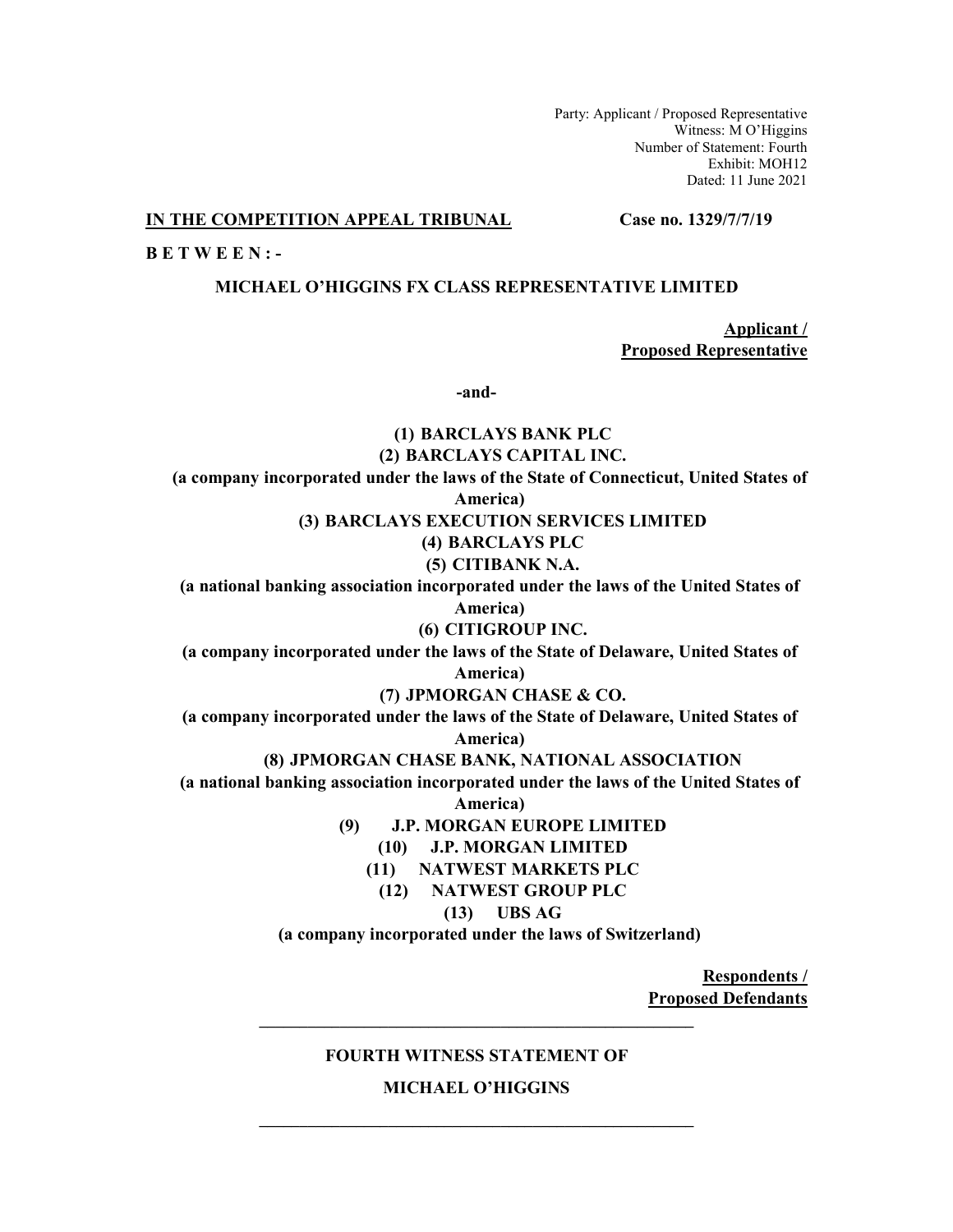I, **MICHAEL O'HIGGINS**, of Michael O'Higgins FX Class Representative Limited, whose registered address is c/o Scott+Scott UK LLP, St Bartholomew's House, 90-94 Fleet Street, London, EC4Y 1DH, **WILL SAY**:

# **Introduction**

- 1. I have previously provided three witness statements in relation to the above claim (the "**O'Higgins Application**" or the "**Claim**"): the first was dated 28 July 2019 and filed with the Competition Appeal Tribunal (the "**Tribunal**") on 29 July 2019 (my "**First Statement**"); the second was dated 28 January 2020 and filed with the Tribunal on 5 February 2020 (my "**Second Statement**"); and the third was dated 23 April 2021 and filed with the Tribunal on the same date (my "**Third Statement**"). This is my fourth witness statement in relation to the claim sought to be brought (the "**Proposed Proceedings**") and it is provided to the Tribunal by way of: (i) update on certain developments since my Third Statement; and (ii) response to points raised in the case documents filed by Mr Phillip Evans on 23 April 2021 in Case Number 1336/7/7/19 *Mr Phillip Evans v Barclays Bank PLC and Others* (the "**Evans Application**").
- 2. In this statement, I:
	- a. Respond to comments from Mr Evans about our comparative professional experience;
	- b. Outline my ongoing communications and engagement with the members of the proposed class that the O'Higgins Application seeks to represent (the "**Proposed Class**");
	- c. Explain the rationale behind the scope of the Proposed Proceedings and the definition of the Proposed Class put forward in the O'Higgins Application and why I believe them to most accurately reflect and cover the damage suffered by those persons at the hands of the Proposed Defendants;
	- d. Explain my approach to notification of the Claim and distribution of proceeds, including with reference to the litigation plan filed with the O'Higgins Application in July 2019 (the "**Litigation Plan**");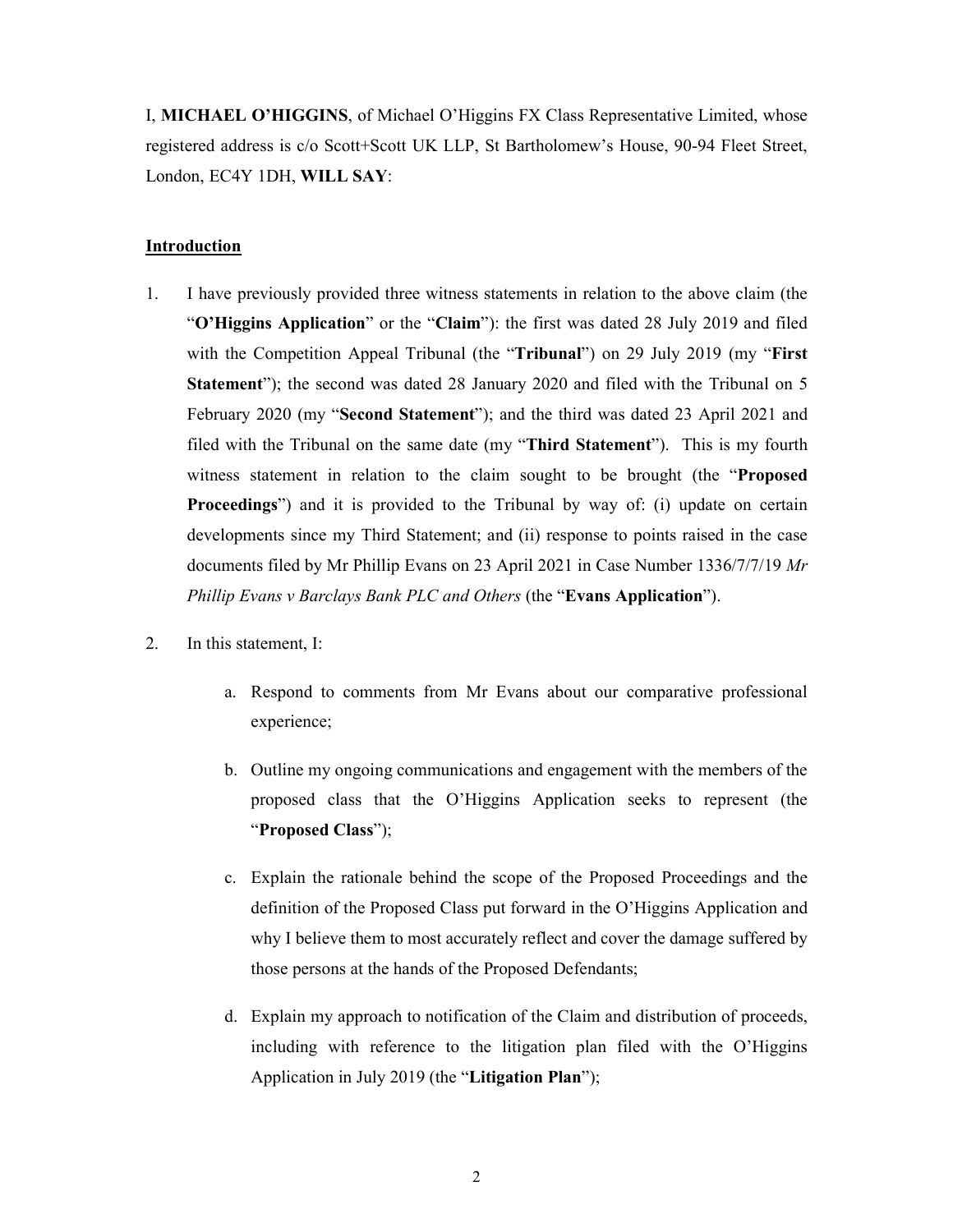- e. Provide an update in relation to the O'Higgins Application funding and budget, and some comments by way of comparison with the arrangements for the Evans Application; and
- f. Provide further detail in relation to the respective approaches of the O'Higgins Application and the Evans Application regarding the transparency to the Proposed Class of the documents in the Proposed Proceedings.
- 3. As with my First, Second and Third Statements, I make this statement in my role as sole director and sole member of the Proposed Representative and therefore as the individual with complete control over the Proposed Representative. As such, in this statement, references to the knowledge, conduct, etc., of the Proposed Representative are to be understood as being references to my own knowledge, conduct, etc., and vice versa.
- 4. Except where I state to the contrary, I am able to state the matters in this witness statement from my own knowledge. As such, the facts contained in this witness statement are true to the best of my knowledge, information and belief, save where otherwise indicated in which case I identify the source of my information. Nothing in this statement is intended to waive any privilege.

# **My professional experience**

- 5. In his second witness statement dated 23 April 2021 ("**Evans 2**"), Mr Evans provides further information as to his background in competition law. In his carriage submissions filed on 23 April 2021 (the "**Evans Carriage Submissions**"), Mr Evans states: "*while* [Mr O'Higgins] *has occupied a number of financial services roles and did chair the (now disbanded) Channel Islands Competition and Regulatory Authorities, it is submitted that he does not possess anything approaching the wealth of experience in running large scale in-depth competition investigations and litigation upon which Mr Evans can draw*".1
- 6. In my previous statements I provided detailed information about my relevant professional experience, which includes extensive experience managing complex projects involving large numbers of participants and very significant budgets. Although the Evans Carriage Submissions seek to downplay or dismiss this experience with bald assertions such as the

<sup>-</sup>1 Paragraph 144 of the Evans Carriage Submissions.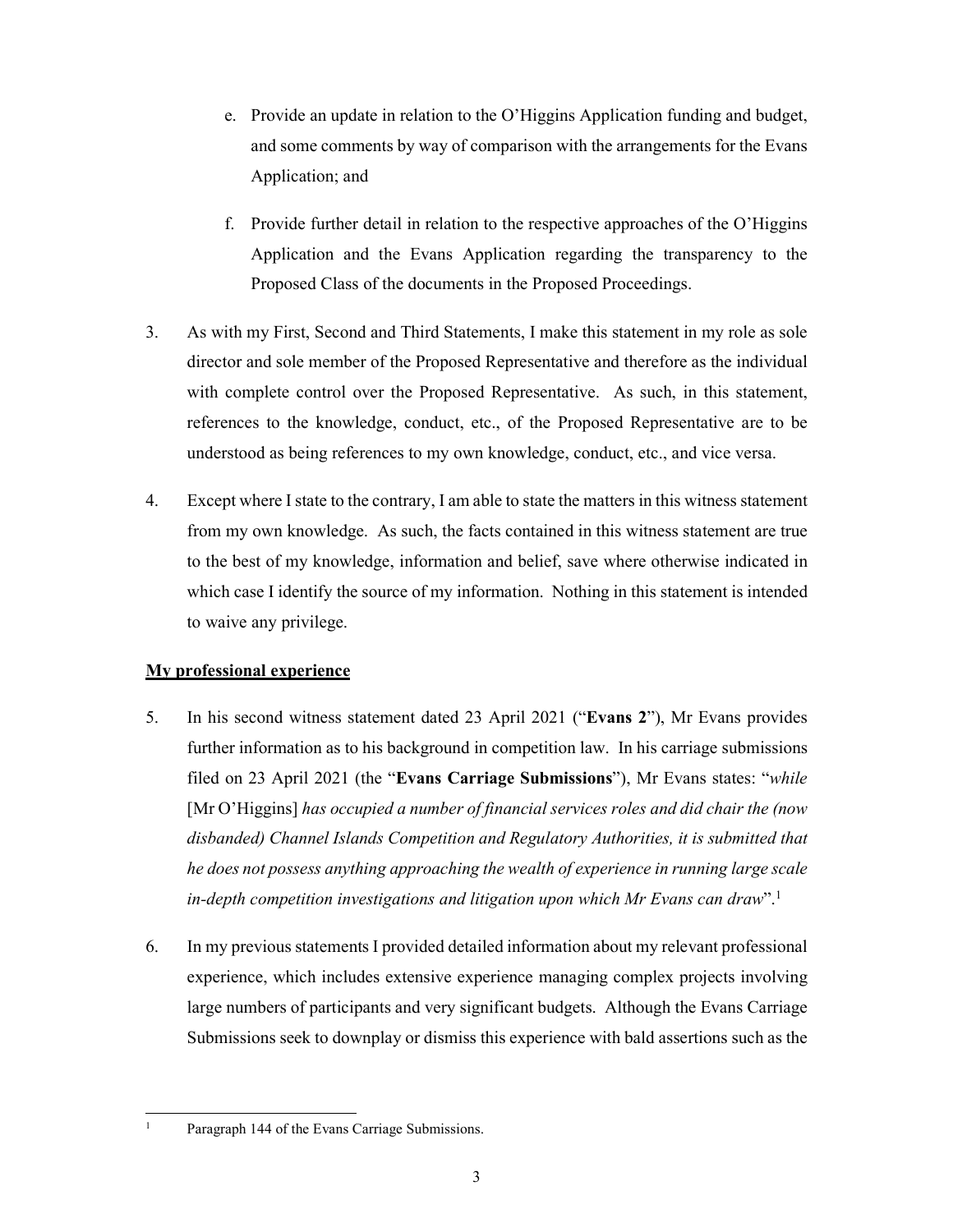one excerpted above, I believe it speaks for itself and I do not seek to repeat information about my professional background here.

- 7. One point I am obliged (regrettably) to clarify, however, is what I believe is a misleading impression created in the Evans Carriage Submissions, specifically, the statement at paragraph 144 about the Channel Islands Competition and Regulatory Authorities ("**CICRA**") being "*now disbanded*" and certain statements in footnote 165.
- 8. In relation to the status of CICRA, the decision was taken in April 2020 that the competition authorities in Jersey and Guernsey would revert to operating as separate island regulators. This is reflected in the documents referenced in footnote 165 of the Evans Carriage Submissions. For the avoidance of doubt, CICRA was not been "*disbanded*" without replacement, or for any perceived issue with how it operated or as a result of my tenure as Chairman. Rather, a demerger (instigated by the Jersey Minister for Economic Activity) occurred so that Jersey and Guernsey reverted to having separate competition authorities and operating as autonomous jurisdictions from a regulatory perspective. The decision to demerge was met with "surprise" by the CICRA board.2
- 9. As confirmed in my Second Statement, I left my position as Chairman of CICRA at the end of 2019. The Jersey Chief Minister made it clear to the States of Jersey (the island's Parliament) in June 2019, when extending my first term by six months, that he would welcome my serving for a second term. By the autumn of 2019, I communicated my decision not to seek a second term and finished my extended term on 31 December 2019. For completeness, during my time as Chairman there was no discussion with the Jersey government of dissolving the pan-Channel Islands competition authority and reverting to two wholly separate authorities.
- 10. I am uncertain as to the relevance of the statements in footnote 165 of the Evans Carriage Submissions in relation to there being other members of staff at CICRA in addition to me as Chairman (i.e. a Chief Executive, two executive directors, two non-executive directors, and seven other members). I assume that Mr Evans also worked with, and had support from, colleagues in all his professional roles, including his role at Which?. In any event, I regard experience of working with and managing teams (both comparatively small

 $\frac{1}{2}$  CICRA Annual Report 2019, page 5: https://www.gcra.gg/media/598245/cicra-annual-report-andaccounts-2019.pdf.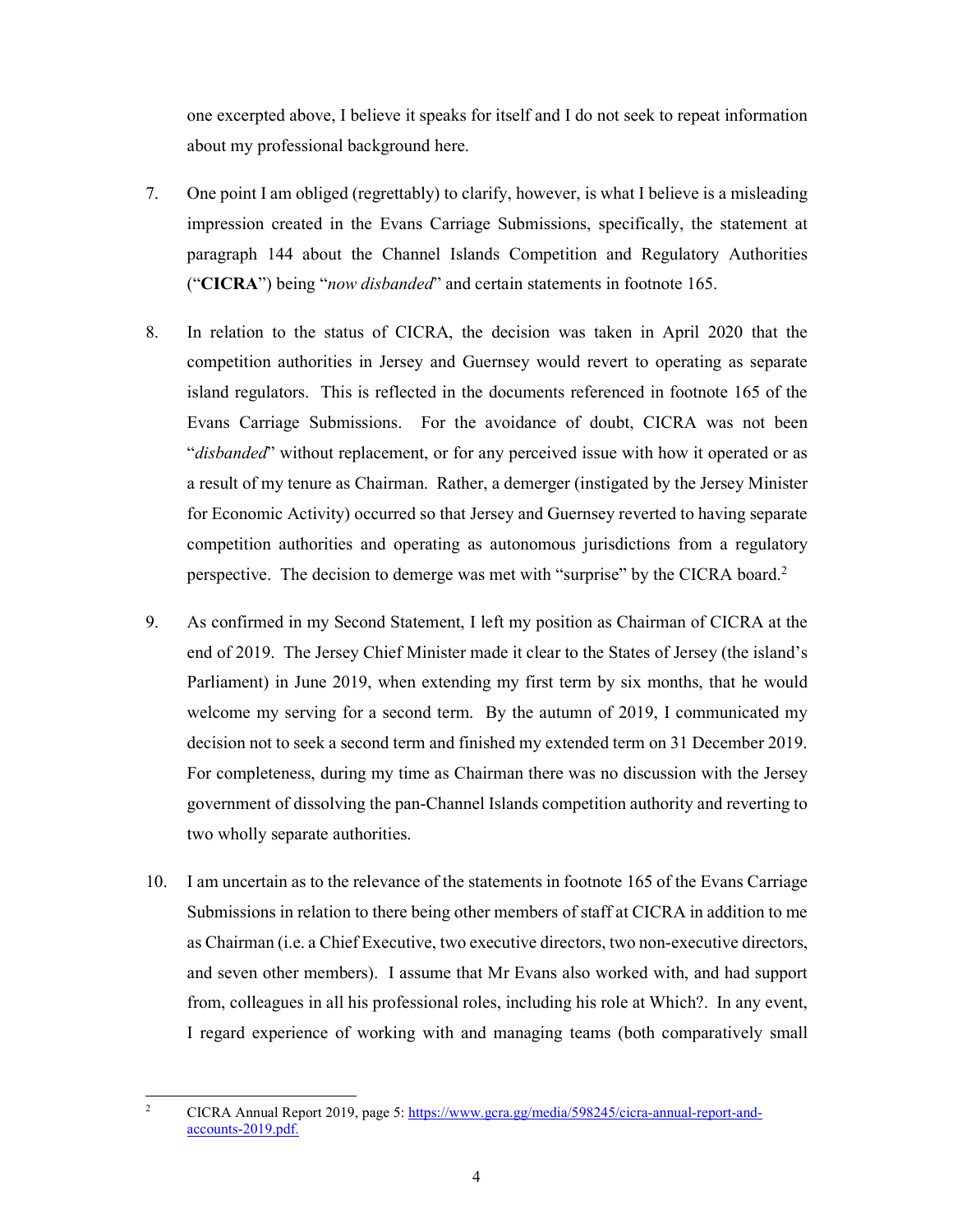teams as in the CICRA and very large teams as in my time at Price Waterhouse, PA Consulting and the Audit Commission) as helpful expertise for a class representative.

- 11. Mr Evans' evidence and the Evans Carriage Submissions focus heavily on Mr Evans' expertise in competition investigations. As explained in my previous statements (in particular, my First Statement), I am familiar and comfortable with competition law concepts from my previous roles, in particular with CICRA. Importantly, however, I do not believe that the role of class representative under the Tribunal's collective action regime should be limited to those with expertise in competition law. In preparing and bringing the O'Higgins Application, I have put together a highly experienced team of legal and economic experts who are specialists in competition law and economics, as well as the FX market. Likewise, Mr Evans has assembled his own team. It would set an unfortunate precedent for the regime if the proposed class representative in proceedings before the Tribunal were expected, or required, to have an extensive background in competition law to be deemed suitable. This would inhibit the vast majority of class members, including class members who are extremely well informed about the industry affected by the relevant anticompetitive conduct, stepping forward to be a class representative. In effect, it would make the role of class representative a 'closed shop' for those who have already worked in competition law. Moreover, I am aware from discussions with my legal team that nothing in the Tribunal's 2015 Rules (the "**2015 Rules**") requires such expertise.
- 12. In light of the foregoing, my position remains that I am the most suitable person to lead the Proposed Class (as sole director of the Proposed Representative) due to my extensive background in large-scale, high-value project management, my long career in the financial sector, and in particular my long-standing involvement in one of the sectors (the pensions sector) adversely affected by the cartels in the FX market found by the European Commission ("**FX Cartels**"). It is my respectful view that my career has been more aligned than Mr Evans' in terms of dealing and communicating with the people likely affected by the FX Cartels and understanding their businesses.

#### **Communication with the Proposed Class**

13. At paragraphs 11 to 17 of my Third Statement, I provided an overview of my extensive engagement with the Proposed Class since my Second Statement. By way of further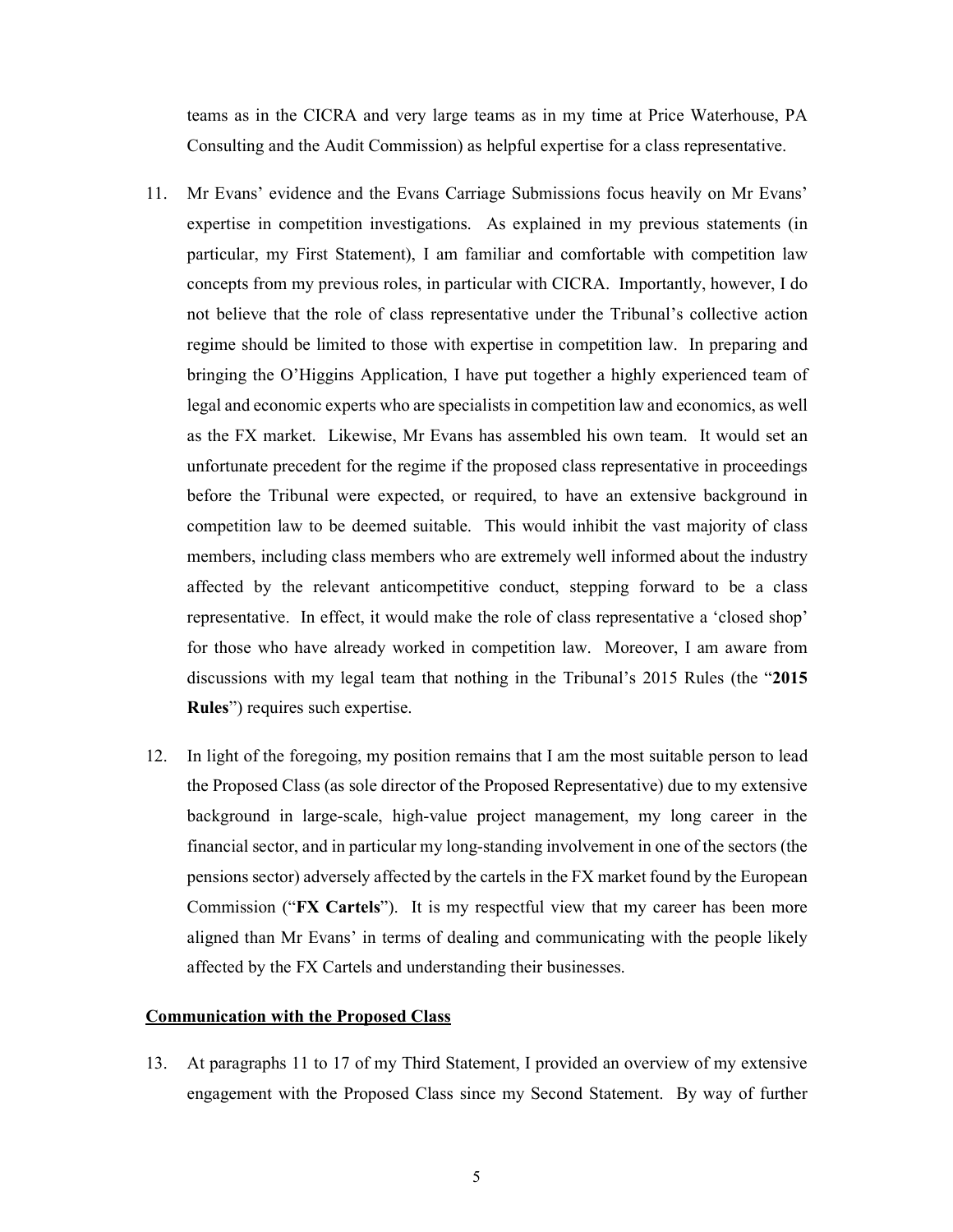update, I have undertaken the following additional steps to publicise the Claim and to keep the class updated since 23 April 2021:

- a. **Oxford University's Bonavero Institute of Human Rights' Conference**: Along with Belinda Hollway of Scott+Scott UK LLP ("**Scott+Scott**"), I was a speaker on the panel at the "Access to Justice and Class Actions in England and Wales" conference on 7 May 2021, at which I discussed these proceedings and what motivated me to bring them.
- b. **Information about the expert work**: With the assistance of Scott+Scott and the experts, an article summarising  $-$  in layman's terms  $-$  the O'Higgins Application's proposed approach to the quantification of damages was uploaded to the claim website on 25 May 2021. Members of the Proposed Class may request copies of the expert reports themselves, and are encouraged to send any questions to the website's general information email address.
- c. **Documents filed on 23 April**: As explained in my Third Statement, as part of communicating with the Proposed Class, I have made various case documents available on the claim website. I am committed to running the Claim transparently, but I am also conscious of my obligations under Rule 102 of the 2015 Rules. With that in mind, Scott+Scott wrote to the solicitors for the other parties to the litigation, to give them the opportunity to object to the publication of the submissions and evidence filed in reply to the Proposed Defendants' response, and in response to the Evans Application. These documents were made available on the claim website from 5 June 2021. I note for completeness that I took a similar approach in relation to the two decisions of the European Commission (the "**Commission**") in respect of the FX Cartels (the "**Settlement Decisions**"): Scott+Scott wrote to the Commission before making those Settlement Decisions available on the claim website (as they had not been published on the Commission's website).3

 $\frac{1}{3}$ 

I note that the Settlement Decisions are also available on Mr Evans' claim website, though I do not know if this was with the consent of the Commission.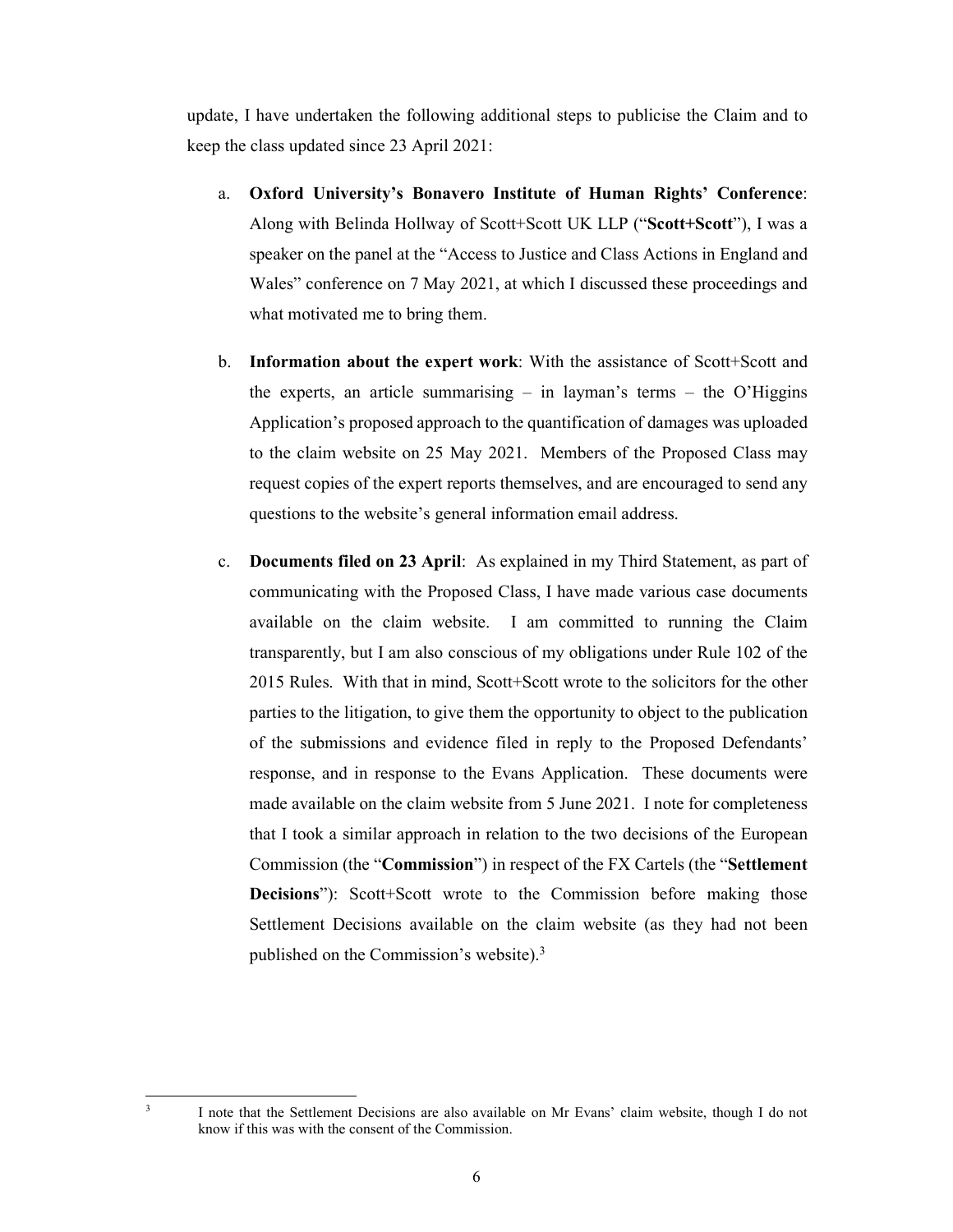- d. **Interview with Pensions Expert**: On 10 June 2021 I conducted an interview with Pensions Expert, a subdivision of the Financial Times, which focusses specifically on the pensions sector.
- 14. As outlined in its Litigation Plan, the O'Higgins Application continues to use social media to promote the Claim. Given the likely profile of the Proposed Class, I took the decision to focus these efforts through LinkedIn. While it can be a useful way to create momentum behind consumer campaigns and create awareness of certain issues for the public at large, I do not believe members of the Proposed Class (or their representatives) would consider Twitter to be a source of reliable, professional information for an action of this type. This was the rationale for my decision not to use Twitter in particular as a source to promote the Claim.
- 15. I intend to continue to communicate regularly with members of the Proposed Class, including through the methods explained above, at paragraphs 11 to 17 of my Third Statement, and in the notice and distribution plan attached to the Litigation Plan.

# **The scope of the proposed collective proceedings and class definition**

- 16. At paragraphs 55 to 58 of Evans 2, Mr Evans discusses the differences between the approaches of the O'Higgins and Evans Applications to the scope of the proposed collective proceedings and the proposed class definitions. Having worked with the legal and expert teams on the scope of the O'Higgins Application and in defining the Proposed Class, I have every confidence in the fact that the O'Higgins Application most closely matches and reflects the victims of the anticompetitive conduct of the Proposed Defendants as determined by the Commission in the Settlement Decisions.
- 17. In particular, the Settlement Decisions refer at recital (9) to three types of trading: immediate orders; conditional orders; and orders to execute a trade at a specific FX benchmark rate or fixing. The O'Higgins definition of the Proposed Class includes as Proposed Class members those who undertook all three types of trading, and I understand from my expert team that they are confident that their proposed methodology will capture losses flowing from all three types of trading.
- 18. By contrast, I understand from my legal and expert team that, critically, Mr Evans' proposed approach to calculating damages in the Proposed Proceedings does not cover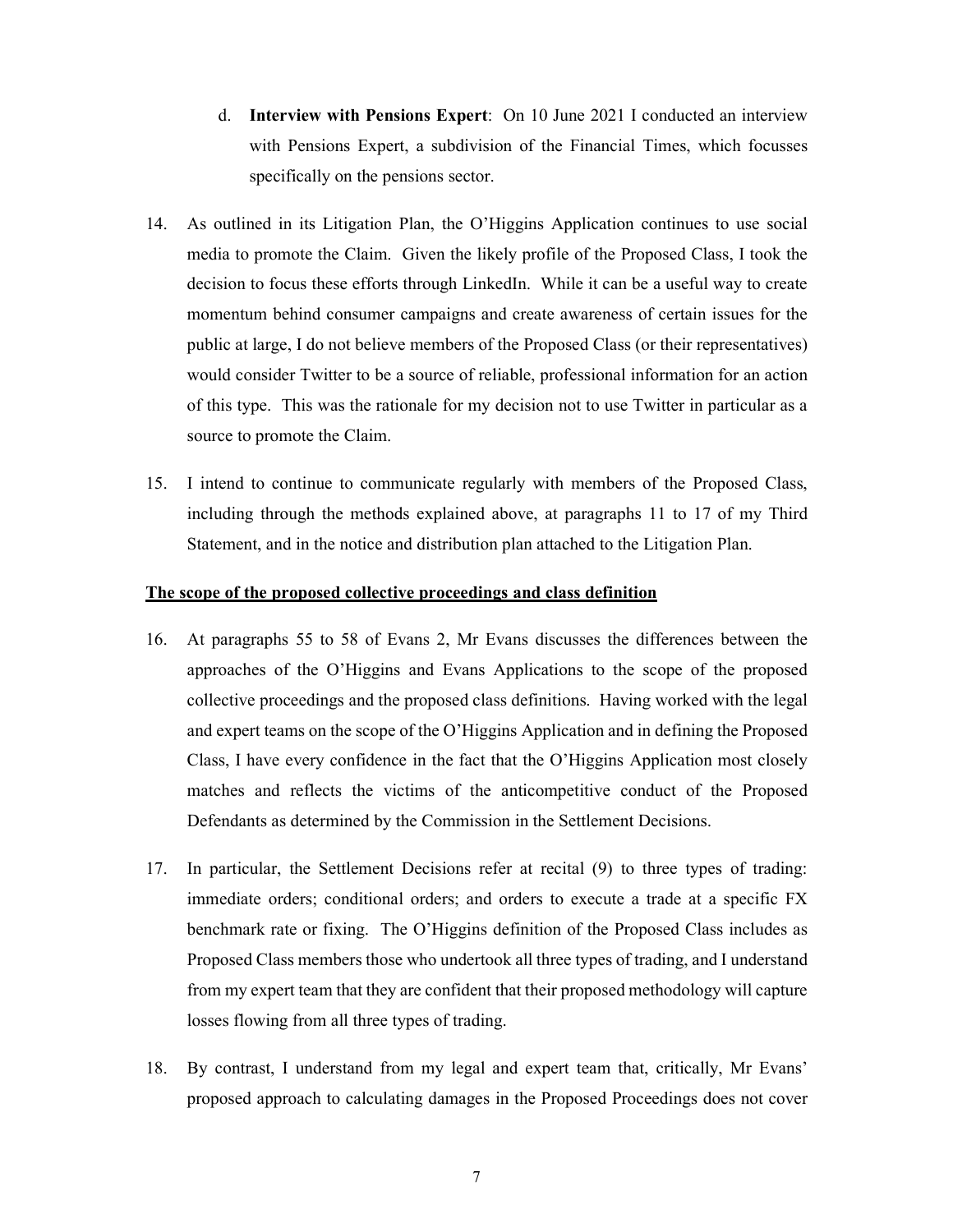all of the types of transactions identified by the Commission in the Settlement Decisions, but only the first type – immediate orders. Specifically, the methodology put forward by Mr Evans excludes conditional orders (such as resting orders) and benchmark trades from the damages analysis, which fall within the Commission's second and third categories. The result of this is that a potentially significant number of the transactions undertaken by those affected by the Cartels will be excluded from the Proposed Proceedings using Mr Evans' proposed methodology.

- 19. Based on my discussions with my legal and expert teams, I am confident that the O'Higgins Application proposes the most appropriate and suitable damages methodology for the Proposed Class, as it more effectively 'covers the field' of losses caused by the Cartels. I also understand that this methodology is capable of capturing both what the Evans Application calls 'direct harm' and 'indirect harm', and therefore there is no need for two formal subclasses as proposed by Mr Evans, at least at this stage of the litigation.
- 20. Finally, in order to assist potential members of the Proposed Class in determining whether they (and their FX transactions) fall within the scope of the Claim, the legal team have, under my supervision, drafted further guidance notes. These guidelines do not replace the Proposed Class definition but provide examples to clarify the application of the definition in practical and easily comprehensible terms (exhibit **MOH12**).

### **Litigation Plan and distribution of the Claim**

21. In Evans 2, Mr Evans explains his approach to the notification of the claim he seeks to bring and distribution of the proceeds. My response is as follows.

## *Communications with members of the Proposed Class*

22. Mr Evans describes the steps he has taken to date to communicate with members of the Proposed Class. I have already done the same in my Third Statement, so I do not repeat that information here. I note, however, that Mr Evans and I have used many of the same channels of communication, such as a claim website, press releases, press interviews leading to articles, video interviews for the claim website, speaking at conferences, LinkedIn and email. We have also identified and communicated with many of the same organisations, such as national and international media, and investor relations organisations such as Institutional Shareholder Services Inc. (who first notified its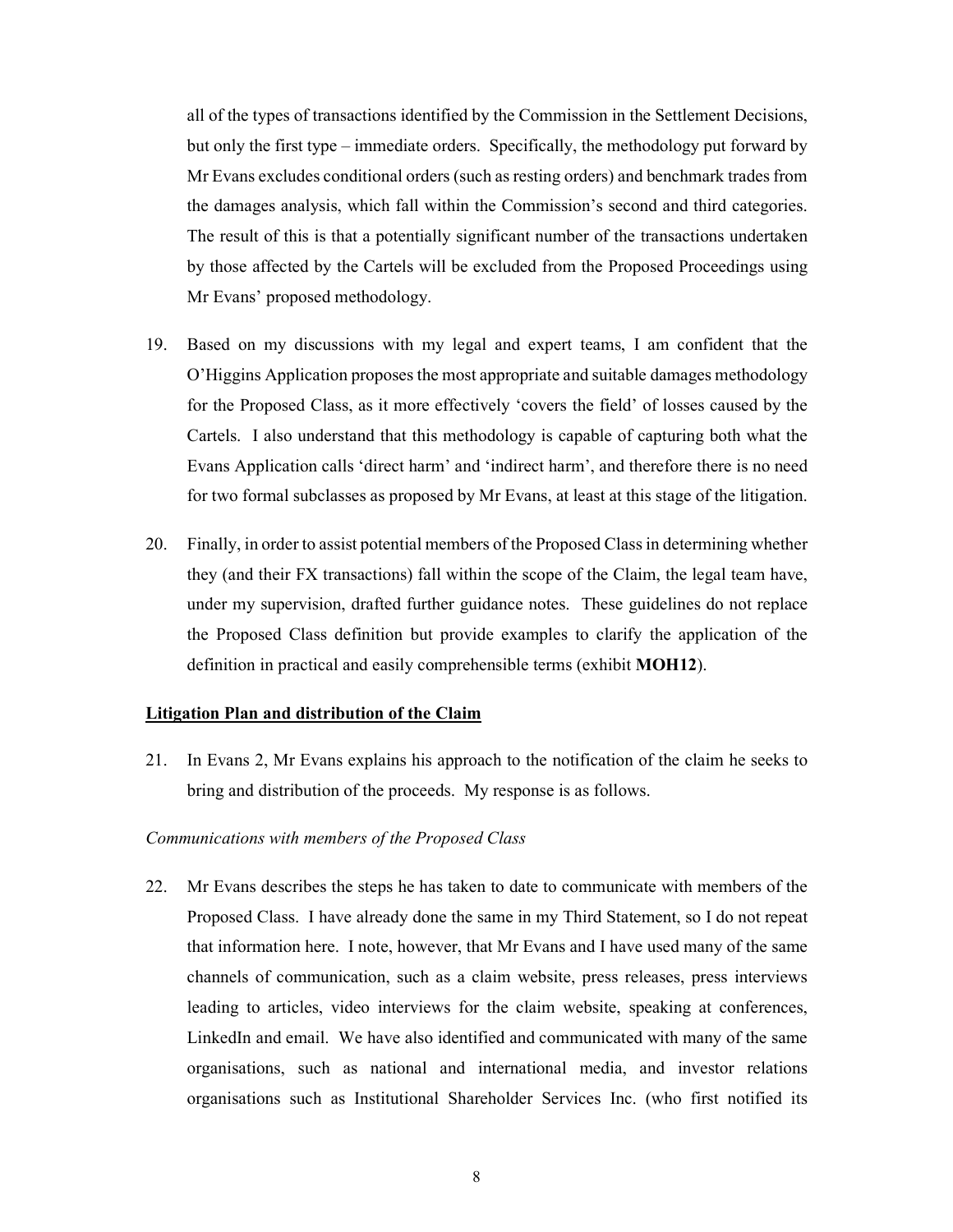members of the O'Higgins Application on 5 August 2019, and has been keeping its members updated on an ongoing basis) and Institutional Protection Services. I anticipate that these organisations will work with whichever of the Proposed Representatives is selected to take the case forward.

23. It does not appear that Mr Evans has had any interaction specifically with members of the Proposed Class, whether members of the opt-out class or potential opt-in members. This is in contrast to my meetings with various funds' lawyers in Dublin in October 2019, my discussions with various pension funds at the Institutional Investors Conference in Berlin in February 2020 and my communications with my own contacts in the pensions industry (see my Third Statement at paragraphs 12, 13, 14(e) and 14(f)).

# *Litigation plan*

- 24. I provided the Litigation Plan as exhibit MOH4 to my First Statement. As I explained in paragraphs 40 to 44 of that statement, the Litigation Plan was put together with the support of Scott+Scott and the highly experienced claims administration experts Epiq Class Action & Claims Solutions, Inc. ("**Epiq**"). Epiq are the claims administrator in the FX class action proceedings in the US and Canada.
- 25. I note Mr Evans' indication that he intends to file an updated litigation plan following certification. For the avoidance of doubt, like Mr Evans, I do not consider the Litigation Plan to be a static proposal. As stated in the Litigation Plan, the O'Higgins claim website and communication strategy are regularly being, and will continue to be, updated and adapted to take account of developments in the case, and if applicable to reflect any trends or common themes arising from the reactions of potential class members.
- 26. Indeed, I have already introduced other means of communicating with the Proposed Class, not set out in the Litigation Plan (or the notice and administration plan attached thereto) – for example, conducting webinars to allow class members to learn about and engage with the Claim during the period when people have been unable to attend faceto-face meetings because of the Covid-19 pandemic, and the other methods of communication set out in my previous witness statement.
- 27. A further example of its dynamic evolution is that the disclosure aspects of the Litigation Plan did not anticipate the document review exercise which the Tribunal ordered in the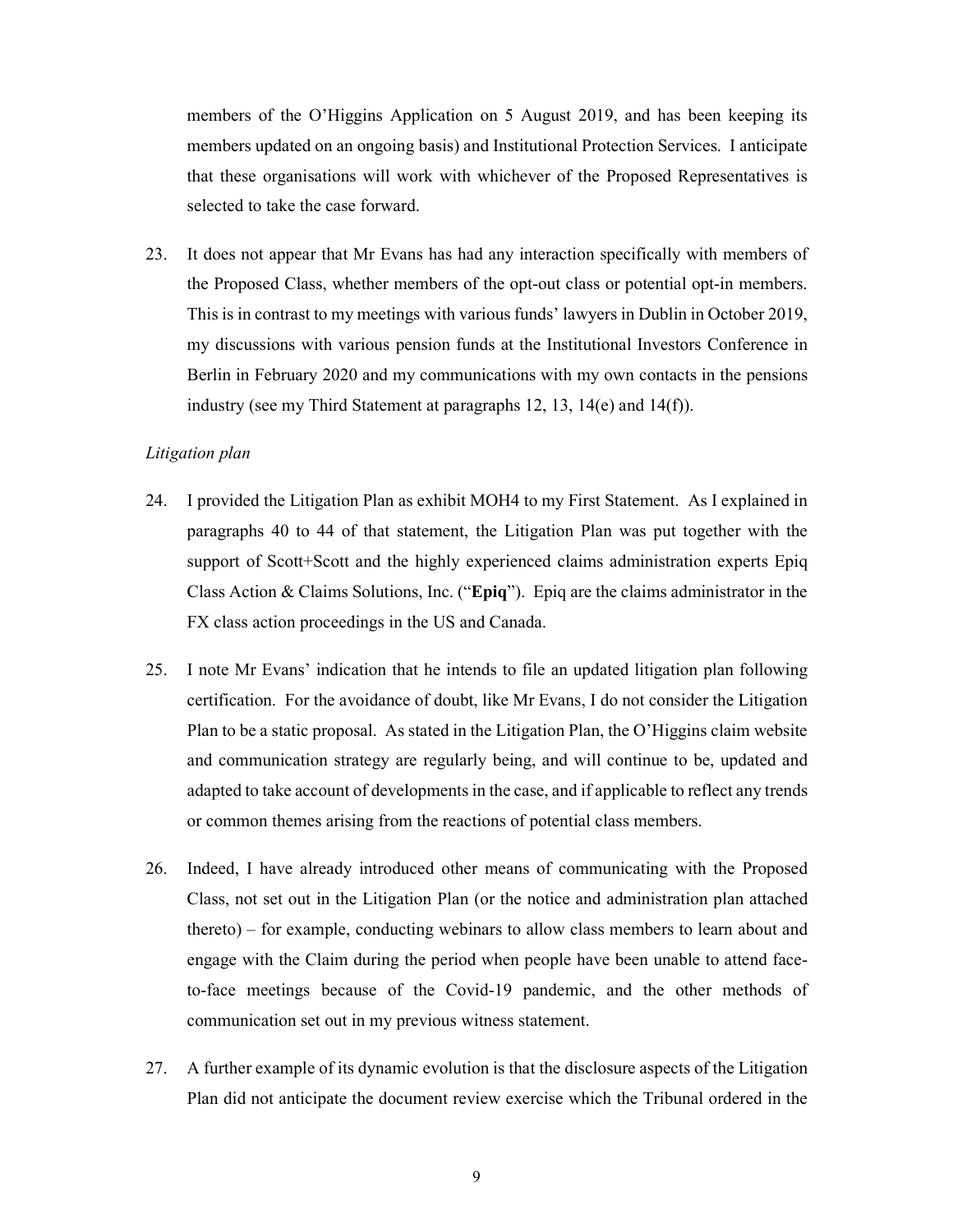O'Higgins Application in November 2019 (before Mr Evans' claim was filed). In those circumstances, the legal team under my direction worked closely with OpenText (the litigation support provider identified in the Litigation Plan) to develop a mechanism for processing and reviewing the contracts provided to determine in the limited time available what, if any, preliminary issues arose from the disclosure exercise.

28. I will continue to take this flexible approach in light of evolving circumstances and the needs of the Proposed Class members. My interpretation of paragraph 6.30 of the 2015 Guide is that the Tribunal considers the proposed class representative's litigation plan in the context of certification rather than at later dates. However, I am at the Tribunal's disposal in this regard and, if it would be of assistance, I would be happy to file an updated Litigation Plan following certification and/or periodically going forward.

## *Comments on Mr Evans' litigation plan*

- 29. Paragraph 108 of the Evans Carriage Submissions refers to paragraph 5.5 of the Evans litigation plan to demonstrate the steps his claims administrator, Angeion, is taking to publicise the Evans Application allegedly beyond those taken by O'Higgins. I am advised by Scott+Scott, however, that Angeion's proposals do not, in fact, go beyond the proposals in the Litigation Plan and, importantly, are either unworkable or labourintensive and expensive, making them seemingly impossible with the £180k of budget Mr Evans has available for pre-distribution claims administration. There is also no information in Mr Evans' witness statements or submissions about how much of this has been done already (and therefore whether it is workable in practice). Of the five sources of information for sending out notices:
	- a. The first is referred to as an HMRC trade information database which lists of all operational importing and exporting companies in the UK, although the link provided appears to be no longer active. From Scott+Scott's searches, there is information available for companies which traded with non-EU countries from 2016 until 2021 (and EU countries from 2021 onwards).<sup>4</sup> If this is the database to which Angeion is referring, the list is likely to be hugely over-inclusive as many entities will not be class members and will be replicative as there are multiple entities in the same corporate group. Further, the data only appears to

<sup>-</sup>4 https://www.uktradeinfo.com/.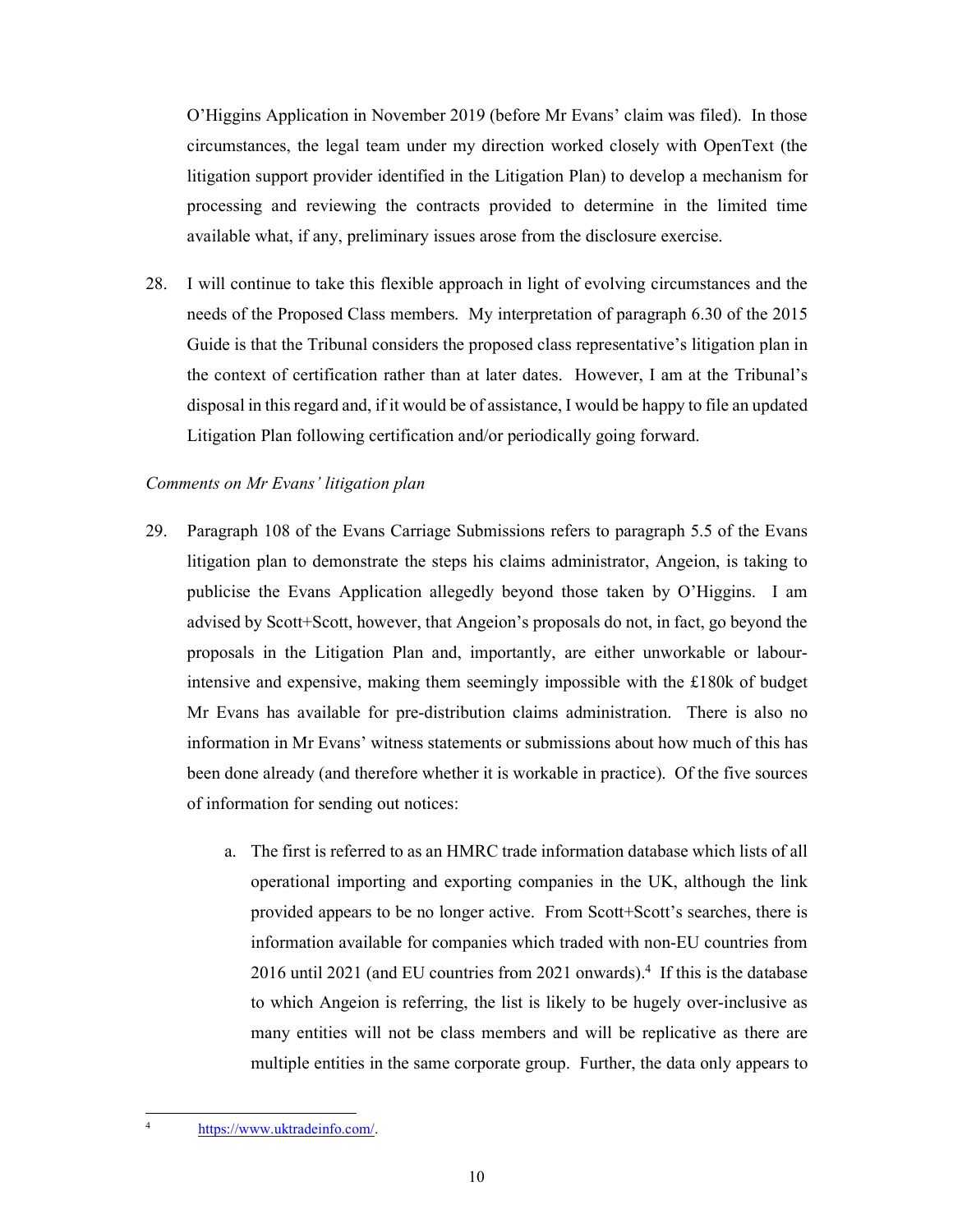be from 2016 onwards, therefore (presumably) a reasonable proportion of class members will be missing and many others will be included who did not trade during the relevant period. Mr Evans has not explained what, if any, filtering he intends to apply or on what basis. Whether or not filtering is applied, the only way to make use of this data is to send hard copy notices to registered offices of companies registered with HMRC, with little or no visibility of what the companies do or the likely recipient. This would be a very costly exercise.

- b. The second (investing.com), according to Mr Evans' litigation plan, has the business names and addresses of 1,600 mutual funds across the EU. Again, Mr Evans has not given any information on how he intends to use this. The only option would be to send hard copy post to all – or a subset of those members, with the attendant costs.
- c. The third and fourth are lists of business names of (cumulatively) 540 investment businesses. Again, Mr Evans and Angeion fail to make any proposal as to what they intend to do with these names. Presumably, the only option would be to look up their details manually before posting a hard copy notice to the address found on a public register, which would be an expensive process.
- d. The fifth is described as Angeion's proprietary list. I note that Epiq also has such a list, which it intends to use (see Epiq notice and administration plan paras. 4.6 and 9.4 within the Litigation Plan).
- 30. In light of these points, I believe that the Litigation Plan is at least as complete as that of Mr Evans, which has certain deficiencies in terms of the proposed plans compared with the stated budget.

#### *Distribution*

- 31. My proposal for the distribution of the Claim proceeds is set out in section J of the Litigation Plan.
- 32. At paragraph 92 of Evans 2, Mr Evans states that he intends to obtain an opinion in support of any collective settlement application from counsel or an independent expert. I can confirm that I will do the same. This is not just a matter in the Tribunal's Guide as Mr Evans appears to suggest: Rule  $94(4)(c)$  of the 2015 Rules requires an application for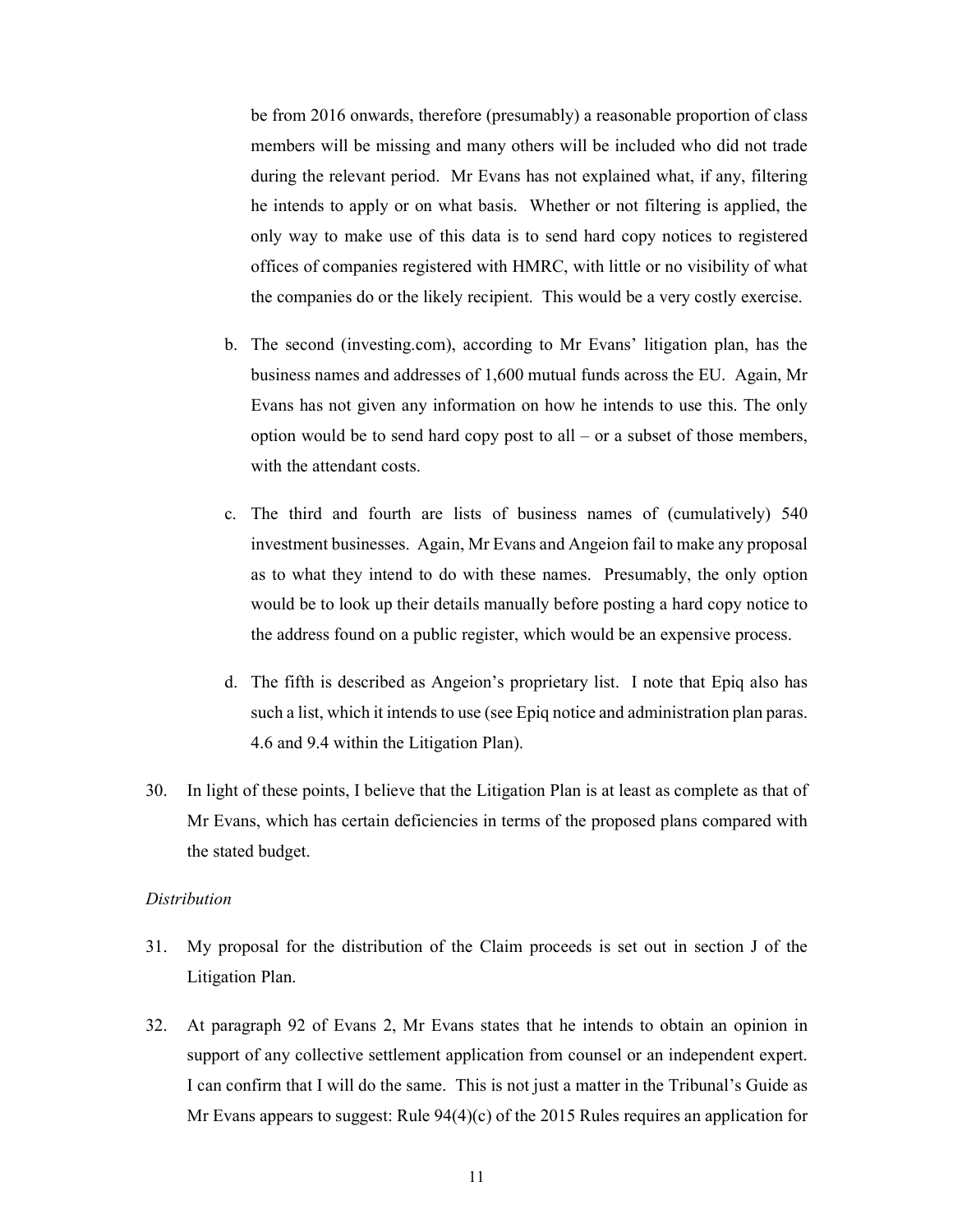collective settlement to contain a statement that it is fair just and reasonable supported by evidence. As such, Mr Evans' statement appears superfluous.

- 33. At paragraph 94 of Evans 2, Mr Evans states his intention to instruct an appropriately qualified independent expert (QC or economist) to review and provide a neutral evaluation of the proposed distribution mechanism. Mr Evans does not identify who this person might be. As stated in the Litigation Plan,<sup>5</sup> I (on behalf of O'Higgins) have provisionally engaged Velador to assist Epiq with both the calculation and the distribution of damages (including any analysis of data) and may instruct additional third parties to assist as appropriate. Velador are the quantitative finance experts responsible for distribution of the settlement award in the US FX class action proceedings and so have an abundance of relevant experience. If at the time it appears appropriate, or if the Tribunal so requires, I will of course obtain a further opinion or opinions.
- 34. I note that the O'Higgins Application has budgeted even after the reallocation of the budget discussed below and in the Fifth Witness Statement of Belinda Hollway ("**Hollway 5**") – £2.7 million to cover the costs of distribution, some of which I anticipate will be spent on evaluating any settlement or distribution and presenting it to the Tribunal with supporting evidence. The equivalent line item in the Evans Application budget is £450,000, which, in my view, demonstrates that Mr Evans' claim is underfunded to the potential detriment of the Proposed Class.

# **Transparency**

35. At all times, I (as sole director of O'Higgins) have sought to act with openness and transparency. In Evans 2, Mr Evans appears to argue that he has taken a more transparent approach to the Proposed Proceedings than O'Higgins, with a focus on the availability of the funding and ATE documents. For the reasons set out at paragraph 46 of Hollway 5, I believe that the approach of the O'Higgins Application has been at least as open and transparent.

# **Funding and Budget**

36. I am aware from reviewing the documents filed by Mr Evans on 23 April 2021 that he has produced an updated version of the budget for his claim, as he has had to call on

<sup>-</sup>5 See paragraphs 66 and 72.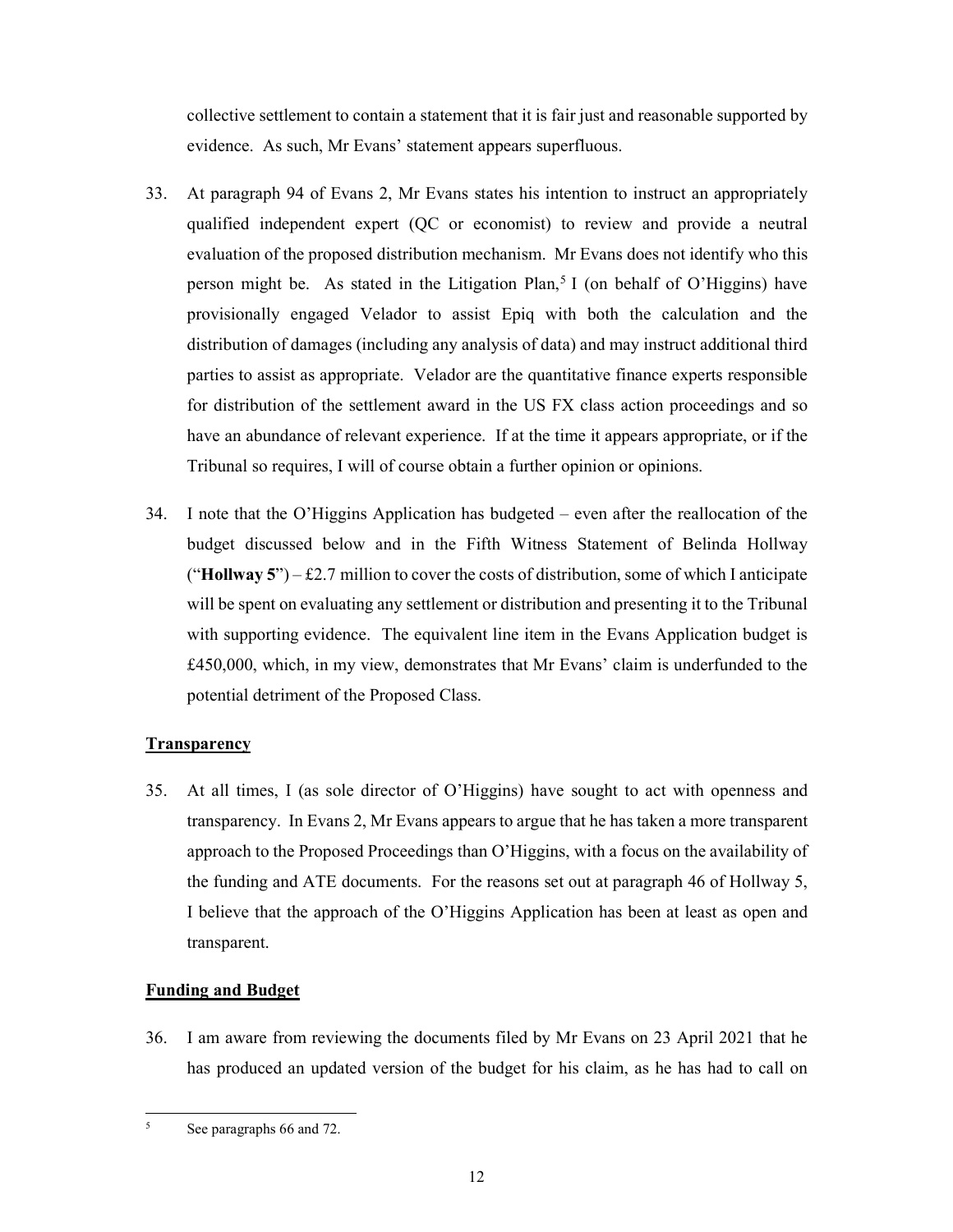£949,063 of additional funding from his funder, Donnybrook Guernsey Limited. This additional funding appears, from comments by Mr Evans and in the absence of further explanation, to have been provided on the condition that Mr Evans' solicitors defer all discounted fees under their 50% conditional fee agreement until the O'Higgins and Evans Applications are decided by the Tribunal.

- 37. I am in charge of the O'Higgins case budget and, as set out at paragraph 45 of my Third Statement, I have scheduled quarterly reviews with my legal representatives, including the Deputy Finance Director of Scott+Scott, to ensure I understand how expenditure is tracking against the budget.
- 38. I am aware that we were within budget for the pre-filing costs, having spent approximately 12% less up the point of filing than provided for in the original budget. However, the costs from filing to CPO are proving to be greater than anticipated at the time the budget was prepared, primarily – although not entirely – as a result of the Evans Application and consequent carriage dispute. As a result, the budget has been reviewed and certain amounts have been re-allocated from the post-CPO budget to the pre-CPO budget. Further details are set out in Hollway 5. She provides an updated budget which reflects this reallocation at BAH28. While certain amounts have been moved forward from their previous allocation in the post-CPO period, such amounts do not represent additional funding. For the avoidance of doubt, Therium have been content to re-allocate the agreed budget and I remain confident that there is sufficient funding for the remainder of the proceedings.
- 39. A key driver for this requirement to re-allocate has been the filing of the Evans Application and the subsequent carriage dispute. In particular, O'Higgins has been required to provide additional expert work in the pre-CPO phase (i.e. from Professor Bernheim) in circumstances where – but for the Evans Application – the O'Higgins Application planned to commission and adduce such evidence at a later stage in the proceedings. O'Higgins has therefore had to re-adjust its approach to the Claim; the same does not apply to Mr Evans. Indeed, notwithstanding the fact that Mr Evans knew that he was creating a carriage dispute, Mr Evans is having to request additional funding and to have his solicitors defer their (already discounted) fees. In addition, Mr Evans elected to include Mitsubishi UFJ Financial Group, Inc. as a defendant, which has the effect not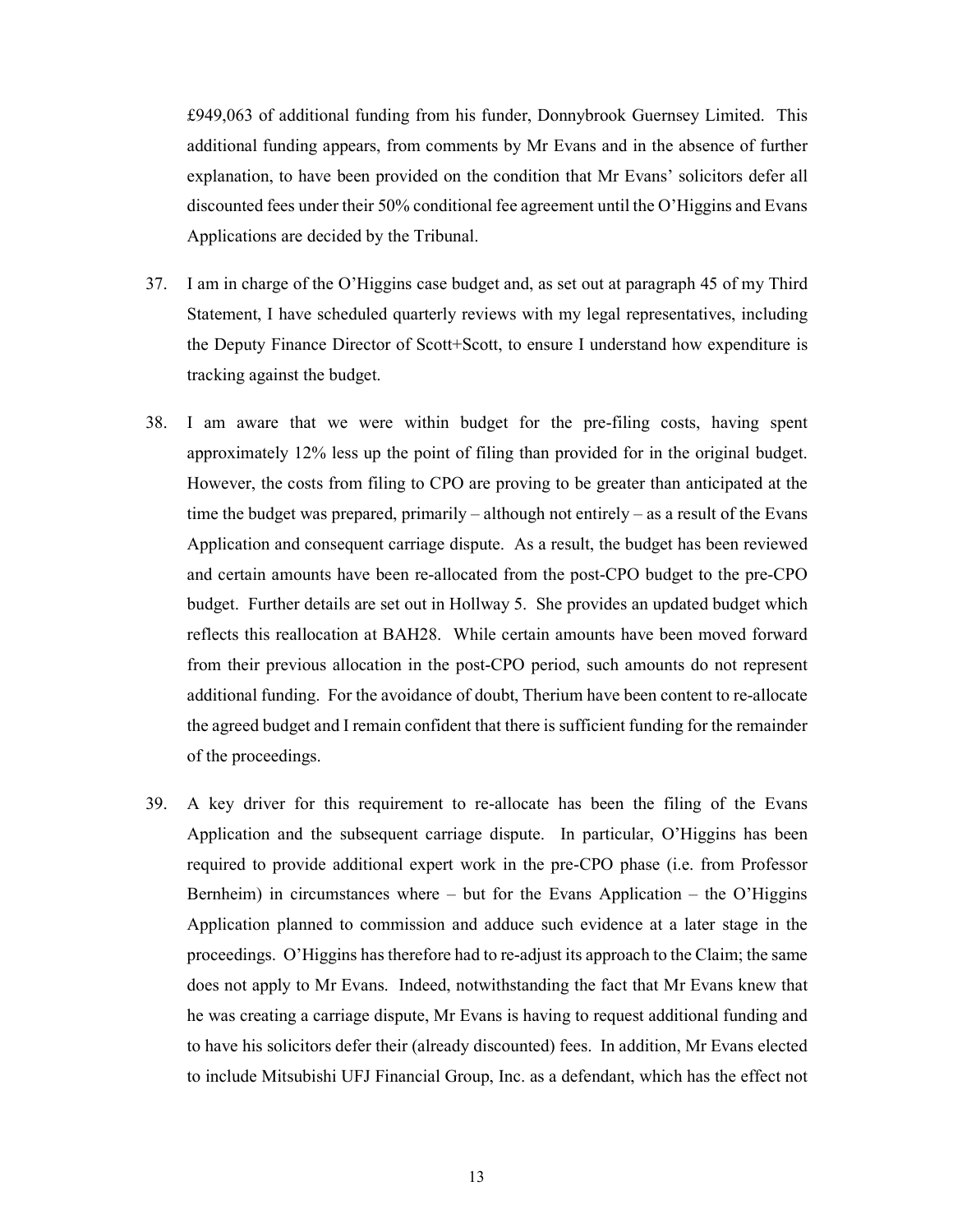only of increasing the adverse costs exposure but also increasing the amount of work required (and therefore costs incurred) by Mr Evans and his legal team.

#### **STATEMENT OF TRUTH**

I believe that the facts stated in this witness statement are true. I understand that proceedings for contempt of court may be brought against anyone who makes, or causes to be made, a false statement in a document verified by a statement of truth without an honest belief in its truth.

Signed: .... / Lub of Z Michael O'Higgins

Date: 11 June 2021